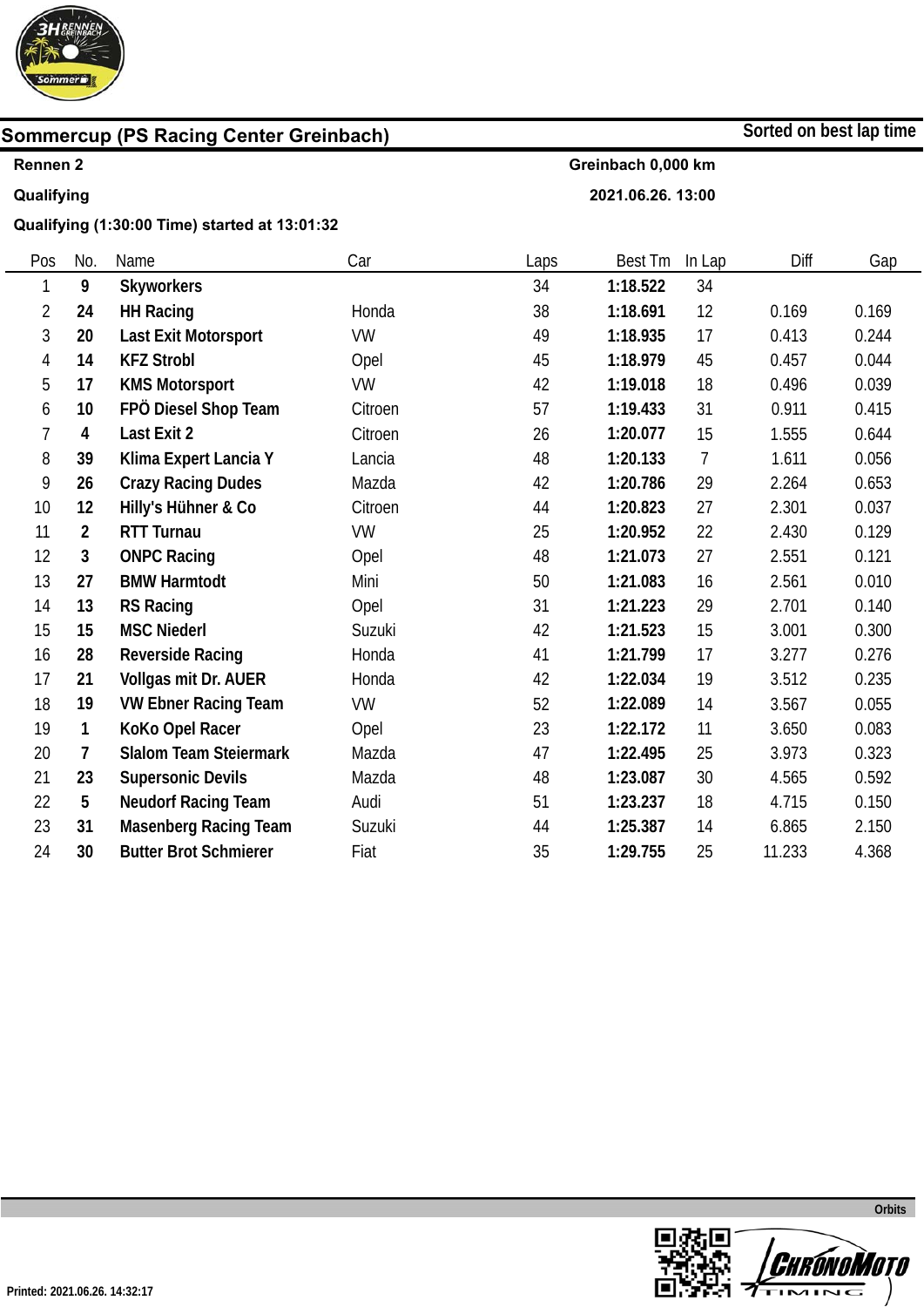

### Rennen 2 Qualifying

### Greinbach 0,000 km

2021.06.26. 13:00

| Lap                 | Lap Tm    | Diff                 | Time of Day                  | Lap                       | Lap Tm    | Diff        | Time of Day  | Lap                 | Lap Tm               | Diff                  | Time of Day  |
|---------------------|-----------|----------------------|------------------------------|---------------------------|-----------|-------------|--------------|---------------------|----------------------|-----------------------|--------------|
|                     |           |                      |                              | 29                        | 1:25.968  | $+7.277$    | 14:16:44.471 | $\overline{4}$      | 4:14.768             | $+2:55.789$           | 13:10:54.084 |
| (9) Skyworkers      |           |                      |                              | $30\,$                    | 2:08.215  | $+49.524$   | 14:18:52.686 | 5                   | 1:25.005             | $+6.026$              | 13:12:19.089 |
|                     | 1:58.627  | $+40.105$            | 13:04:29.558                 | 31                        | 1:22.650  | $+3.959$    | 14:20:15.336 | 6                   | 1:22.471             | $+3.492$              | 13:13:41.560 |
| $\overline{2}$      | 1:31.086  | $+12.564$            | 13:06:00.644                 | 32                        | 1:23.459  | $+4.768$    | 14:21:38.795 | $\overline{7}$      | 1:23.531             | $+4.552$              | 13:15:05.091 |
| 3                   | 1:21.480  | $+2.958$             | 13:07:22.124                 | 33                        | 1:21.948  | $+3.257$    | 14:23:00.743 | 8                   | 7:15.476             | $+5:56.497$           | 13:22:20.567 |
| $\overline{4}$      | 1:26.046  | $+7.524$             | 13:08:48.170                 | 34                        | 1:22.294  | $+3.603$    | 14:24:23.037 | 9                   | 1:24.946             | $+5.967$              | 13:23:45.513 |
| 5                   | 1:25.793  | $+7.271$             | 13:10:13.963                 | 35                        | 2:09.899  | $+51.208$   | 14:26:32.936 | 10                  | 1:34.572             | $+15.593$             | 13:25:20.085 |
| 6                   | 1:19.801  | $+1.279$             | 13:11:33.764                 | 36                        | 1:45.269  | $+26.578$   | 14:28:18.205 | 11                  | 1:25.746             | $+6.767$              | 13:26:45.831 |
| $\overline{7}$      | 1:21.524  | $+3.002$             | 13:12:55.288                 | 37                        | 1:35.603  | $+16.912$   | 14:29:53.808 | 12                  | 4:20.182             | $+3:01.203$           | 13:31:06.013 |
| 8                   | 1:25.263  | $+6.741$             | 13:14:20.551                 | 38                        | 1:25.268  | $+6.577$    | 14:31:19.076 | 13                  | 1:24.193             | $+5.214$              | 13:32:30.206 |
| 9                   | 1:20.988  | $+2.466$             | 13:15:41.539                 |                           |           |             |              | 14                  | 1:22.732             | $+3.753$              | 13:33:52.938 |
| 10                  | 1:19.032  | $+0.510$             | 13:17:00.571                 | (20) Last Exit Motorsport |           |             |              | 15                  | 1:22.687             | $+3.708$              | 13:35:15.625 |
| 11                  | 2:47.438  | $+1:28.916$          | 13:19:48.009                 | $\mathbf{1}$              | 2:08.301  | $+49.366$   | 13:04:11.125 | 16                  | 1:24.004             | $+5.025$              | 13:36:39.629 |
| 12                  | 1:32.995  | $+14.473$            | 13:21:21.004                 | $\overline{2}$            | 1:30.094  | $+11.159$   | 13:05:41.219 | 17                  | 1:22.750             | $+3.771$              | 13:38:02.379 |
| 13                  | 1:25.810  | $+7.288$             | 13:22:46.814                 | 3                         | 1:29.998  | $+11.063$   | 13:07:11.217 | $18\,$              | 3:21.791             | $+2:02.812$           | 13:41:24.170 |
| 14                  | 1:23.737  | $+5.215$             | 13:24:10.551                 | 4                         | 1:50.111  | $+31.176$   | 13:09:01.328 | 19                  | 1:34.062             | $+15.083$             | 13:42:58.232 |
| 15                  | 1:23.118  | $+4.596$             | 13:25:33.669                 | 5                         | 1:25.875  | $+6.940$    | 13:10:27.203 | $20\,$              | 1:29.745             | $+10.766$             | 13:44:27.977 |
| 16                  | 1:21.918  | $+3.396$             | 13:26:55.587                 | 6                         | 1:27.412  | $+8.477$    | 13:11:54.615 | 21                  | 1:30.570             | $+11.591$             | 13:45:58.547 |
| 17                  | 1:20.812  | $+2.290$             | 13:28:16.399                 | $\overline{7}$            | 1:26.133  | $+7.198$    | 13:13:20.748 | $22\,$              | 3:39.276             | $+2:20.297$           | 13:49:37.823 |
| 18                  | 1:22.407  | $+3.885$             | 13:29:38.806                 | 8                         | 1:24.080  | $+5.145$    | 13:14:44.828 | 23                  | 1:24.425             | $+5.446$              | 13:51:02.248 |
| 19                  | 1:22.296  | $+3.774$             | 13:31:01.102                 | 9                         | 1:25.250  | $+6.315$    | 13:16:10.078 | 24                  | 1:24.829             | $+5.850$              | 13:52:27.077 |
| 20                  | 1:21.631  | $+3.109$             |                              | 10                        | 3:59.857  | $+2:40.922$ | 13:20:09.935 | 25                  | 1:22.873             | $+3.894$              | 13:53:49.950 |
| 21                  | 1:23.533  | $+5.011$             | 13:32:22.733<br>13:33:46.266 | 11                        | 1:26.429  | $+7.494$    | 13:21:36.364 | $26\,$              | 1:22.904             | $+3.925$              | 13:55:12.854 |
| 22                  |           |                      |                              | 12                        | 1:21.831  | $+2.896$    | 13:22:58.195 | 27                  | 1:21.759             | $+2.780$              | 13:56:34.613 |
|                     | 1:21.577  | $+3.055$             | 13:35:07.843                 | 13                        | 1:26.123  | $+7.188$    | 13:24:24.318 | 28                  | 4:27.963             | $+3:08.984$           | 14:01:02.576 |
| 23                  | 1:25.938  | $+7.416$             | 13:36:33.781<br>13:37:58.328 | 14                        | 1:20.200  | $+1.265$    | 13:25:44.518 | 29                  | 1:24.416             | $+5.437$              | 14:02:26.992 |
| 24                  | 1:24.547  | $+6.025$             |                              | 15                        | 1:20.682  | $+1.747$    | 13:27:05.200 | $30\,$              | 1:23.089             | $+4.110$              | 14:03:50.081 |
| 25                  | 1:21.721  | $+3.199$<br>$+3.004$ | 13:39:20.049<br>13:40:41.575 | 16                        | 1:20.303  | $+1.368$    | 13:28:25.503 | 31                  | 4:11.447             | $+2:52.468$           | 14:08:01.528 |
| 26                  | 1:21.526  |                      |                              | 17                        | 1:18.935  |             | 13:29:44.438 | 32                  | 1:44.600             | $+25.621$             | 14:09:46.128 |
| 27                  | 1:20.748  | $+2.226$             | 13:42:02.323                 | 18                        | 1:19.740  | $+0.805$    | 13:31:04.178 | 33                  | 1:40.714             | $+21.735$             | 14:11:26.842 |
| 28                  | 1:20.876  | $+2.354$             | 13:43:23.199                 | 19                        | 1:19.417  | $+0.482$    | 13:32:23.595 | 34                  | 1:39.789             | $+20.810$             | 14:13:06.631 |
| 29                  | 3:36.902  | $+2:18.380$          | 13:47:00.101                 | 20                        | 3:06.536  | $+1:47.601$ | 13:35:30.131 | 35                  | 2:38.562             | $+1:19.583$           | 14:15:45.193 |
| $30\,$              | 1:23.318  | $+4.796$             | 13:48:23.419                 | 21                        | 1:24.841  | $+5.906$    | 13:36:54.972 | 36                  | 1:28.840             | $+9.861$              | 14:17:14.033 |
| 31                  | 1:20.817  | $+2.295$             | 13:49:44.236                 | 22                        | 1:20.949  | $+2.014$    | 13:38:15.921 | 37                  | 1:23.768             | $+4.789$              | 14:18:37.801 |
| 32                  | 1:18.690  | $+0.168$             | 13:51:02.926                 | 23                        | 1:22.486  | $+3.551$    | 13:39:38.407 | 38                  | 1:23.998             | $+5.019$              | 14:20:01.799 |
| 33                  | 1:18.980  | $+0.458$             | 13:52:21.906                 | 24                        | 1:36.929  | $+17.994$   | 13:41:15.336 | 39                  | 2:34.043             | $+1:15.064$           | 14:22:35.842 |
| 34                  | 1:18.522  |                      | 13:53:40.428                 | 25                        | 1:38.564  | $+19.629$   | 13:42:53.900 | 40                  |                      |                       | 14:23:59.983 |
|                     |           |                      |                              | 26                        | 1:27.442  | $+8.507$    | 13:44:21.342 | 41                  | 1:24.141<br>1:20.802 | $+5.162$<br>$+1.823$  | 14:25:20.785 |
| (24) HH Racing      |           |                      |                              | 27                        | 1:21.735  | $+2.800$    | 13:45:43.077 | 42                  | 1:43.650             |                       | 14:27:04.435 |
|                     | 2:05.160  | $+46.469$            | 13:03:59.346                 | 28                        | 1:20.389  | $+1.454$    | 13:47:03.466 | 43                  | 1:21.273             | $+24.671$<br>$+2.294$ | 14:28:25.708 |
| $\overline{2}$<br>3 | 1:30.177  | $+11.486$            | 13:05:29.523                 | 29                        | 1:21.440  | $+2.505$    | 13:48:24.906 | 44                  | 1:22.556             | $+3.577$              | 14:29:48.264 |
|                     | 3:20.830  | $+2:02.139$          | 13:08:50.353                 | $30\,$                    | 3:33.619  | $+2:14.684$ | 13:51:58.525 | 45                  | 1:18.979             |                       | 14:31:07.243 |
| 4                   | 1:27.253  | $+8.562$             | 13:10:17.606                 | 31                        | 1:27.755  | $+8.820$    | 13:53:26.280 |                     |                      |                       |              |
| 5                   | 1:27.100  | $+8.409$             | 13:11:44.706                 | 32                        | 1:23.974  | $+5.039$    | 13:54:50.254 | (17) KMS Motorsport |                      |                       |              |
| 6                   | 22:53.181 | $+21:34.490$         | 13:34:37.887                 | 33                        | 1:22.272  | $+3.337$    | 13:56:12.526 |                     | 2:10.639             | $+51.621$             | 13:03:57.877 |
| 7<br>8              | 1:21.055  | $+2.364$             | 13:35:58.942                 | 34                        | 1:27.250  | $+8.315$    | 13:57:39.776 | $\overline{2}$      | 1:28.299             | $+9.281$              | 13:05:26.176 |
| 9                   | 1:19.973  | $+1.282$             | 13:37:18.915                 | 35                        | 1:22.595  | $+3.660$    | 13:59:02.371 | $\mathbf{3}$        | 1:24.905             | $+5.887$              | 13:06:51.081 |
|                     | 1:19.369  | $+0.678$             | 13:38:38.284                 | 36                        | 1:30.942  | $+12.007$   | 14:00:33.313 | $\overline{4}$      |                      | $+5.138$              | 13:08:15.237 |
| 10                  | 3:34.889  | $+2:16.198$          | 13:42:13.173                 | 37                        | 1:23.616  | $+4.681$    | 14:01:56.929 | 5                   | 1:24.156<br>1:23.511 | $+4.493$              | 13:09:38.748 |
| 11                  | 1:21.167  | $+2.476$             | 13:43:34.340                 | 38                        | 1:24.014  | $+5.079$    | 14:03:20.943 | 6                   | 3:32.098             | $+2:13.080$           | 13:13:10.846 |
| 12                  | 1:18.691  |                      | 13:44:53.031                 | 39                        | 1:22.660  | $+3.725$    | 14:04:43.603 | $\overline{7}$      |                      |                       |              |
| 13                  | 1:19.279  | $+0.588$             | 13:46:12.310                 | 40                        | 1:22.872  | $+3.937$    | 14:06:06.475 |                     | 1:26.823             | $+7.805$              | 13:14:37.669 |
| 14                  | 1:29.141  | $+10.450$            | 13:47:41.451                 | 41                        | 10:34.922 | $+9:15.987$ | 14:16:41.397 | 8                   | 1:22.544             | $+3.526$              | 13:16:00.213 |
| 15                  | 1:18.851  | $+0.160$             | 13:49:00.302                 | 42                        | 1:23.692  | $+4.757$    | 14:18:05.089 | 9                   | 1:23.200             | $+4.182$              | 13:17:23.413 |
| 16                  | 1:19.155  | $+0.464$             | 13:50:19.457                 | 43                        | 1:21.430  | $+2.495$    | 14:19:26.519 | 10                  | 1:20.939             | $+1.921$              | 13:18:44.352 |
| 17                  | 2:12.105  | $+53.414$            | 13:52:31.562                 |                           | 1:36.671  |             | 14:21:03.190 | 11                  | 1:19.770             | $+0.752$              | 13:20:04.122 |
| 18                  | 1:21.996  | $+3.305$             | 13:53:53.558                 | 44                        |           | $+17.736$   |              | 12                  | 1:20.734             | $+1.716$              | 13:21:24.856 |
| 19                  | 1:28.644  | $+9.953$             | 13:55:22.202                 | 45                        | 1:26.898  | $+7.963$    | 14:22:30.088 | 13                  | 1:32.812             | $+13.794$             | 13:22:57.668 |
| 20                  | 2:50.934  | +1:32.243            | 13:58:13.136                 | 46                        | 2:44.548  | $+1:25.613$ | 14:25:14.636 | 14                  | 1:19.746             | $+0.728$              | 13:24:17.414 |
| 21                  | 1:20.606  | $+1.915$             | 13:59:33.742                 | 47                        | 2:50.085  | $+1:31.150$ | 14:28:04.721 | 15                  | 1:26.654             | $+7.636$              | 13:25:44.068 |
| 22                  | 1:21.352  | $+2.661$             | 14:00:55.094                 | 48                        | 1:21.346  | $+2.411$    | 14:29:26.067 | 16                  | 1:19.518             | $+0.500$              | 13:27:03.586 |
| 23                  | 1:20.917  | $+2.226$             | 14:02:16.011                 | 49                        | 1:21.702  | $+2.767$    | 14:30:47.769 | 17                  | 1:27.259             | $+8.241$              | 13:28:30.845 |
| 24                  | 7:04.531  | $+5:45.840$          | 14:09:20.542                 |                           |           |             |              | 18                  | 1:19.018             |                       | 13:29:49.863 |
| 25                  | 1:28.033  | $+9.342$             | 14:10:48.575                 | (14) KFZ Strobl           |           |             |              | 19                  | 5:27.420             | $+4:08.402$           | 13:35:17.283 |
| 26                  | 1:27.685  | $+8.994$             | 14:12:16.260                 |                           | 2:05.885  | $+46.906$   | 13:03:54.726 | 20                  | 1:30.500             | $+11.482$             | 13:36:47.783 |
| 27                  | 1:30.444  | $+11.753$            | 14:13:46.704                 | $\overline{2}$            | 1:24.096  | $+5.117$    | 13:05:18.822 | 21                  | 1:22.757             | $+3.739$              | 13:38:10.540 |
| 28                  | 1:31.799  | $+13.108$            | 14:15:18.503                 | 3                         | 1:20.494  | $+1.515$    | 13:06:39.316 | 22                  | 1:24.603             | $+5.585$              | 13:39:35.143 |

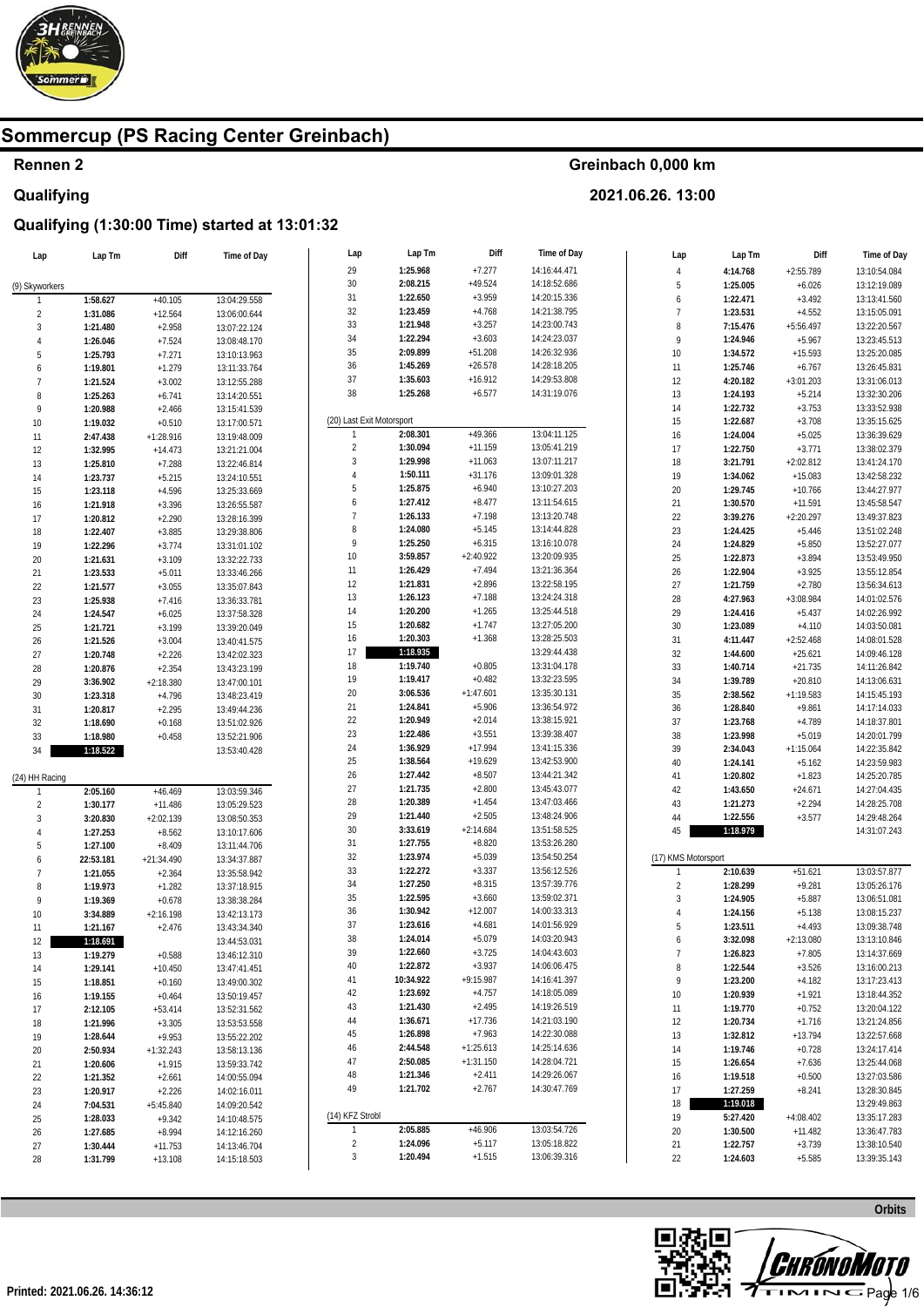

## Rennen 2 Qualifying

#### Greinbach 0,000 km

2021.06.26. 13:00

| Lap                       | Lap Tm    | Diff         | Time of Day  | Lap                        | Lap Tm    | Diff         | Time of Day  | Lap            | Lap Tm                  | Diff        | Time of Day  |
|---------------------------|-----------|--------------|--------------|----------------------------|-----------|--------------|--------------|----------------|-------------------------|-------------|--------------|
| 23                        | 1:24.786  | $+5.768$     | 13:40:59.929 | 45                         | 1:26.779  | $+7.346$     | 14:13:32.009 | 24             | 1:20.186                | $+0.053$    | 13:52:15.728 |
| 24                        | 1:23.302  | $+4.284$     | 13:42:23.231 | 46                         | 1:25.922  | $+6.489$     | 14:14:57.931 | 25             | 1:22.776                | $+2.643$    | 13:53:38.504 |
| 25                        | 1:22.224  | $+3.206$     | 13:43:45.455 | 47                         | 1:25.320  | $+5.887$     | 14:16:23.251 | 26             | 3:52.260                | $+2:32.127$ | 13:57:30.764 |
| $26\,$                    | 1:21.816  | $+2.798$     |              | 48                         | 1:30.472  | $+11.039$    | 14:17:53.723 | 27             | 1:25.629                | $+5.496$    | 13:58:56.393 |
|                           |           |              | 13:45:07.271 | 49                         | 1:25.513  | $+6.080$     | 14:19:19.236 | 28             | 1:25.393                | $+5.260$    | 14:00:21.786 |
| 27                        | 1:23.995  | $+4.977$     | 13:46:31.266 | 50                         | 1:25.900  | $+6.467$     | 14:20:45.136 | 29             |                         |             | 14:01:48.867 |
| 28                        | 11:10.460 | $+9:51.442$  | 13:57:41.726 | 51                         | 1:24.829  | $+5.396$     | 14:22:09.965 |                | 1:27.081                | $+6.948$    |              |
| 29                        | 1:26.300  | $+7.282$     | 13:59:08.026 |                            | 1:24.754  |              |              | $30\,$         | 1:25.245                | $+5.112$    | 14:03:14.112 |
| $30\,$                    | 1:22.617  | $+3.599$     | 14:00:30.643 | 52                         |           | $+5.321$     | 14:23:34.719 | 31             | 1:21.849                | $+1.716$    | 14:04:35.961 |
| 31                        | 1:22.265  | $+3.247$     | 14:01:52.908 | 53                         | 1:23.848  | $+4.415$     | 14:24:58.567 | 32             | 1:23.376                | $+3.243$    | 14:05:59.337 |
| 32                        | 1:25.134  | $+6.116$     | 14:03:18.042 | 54                         | 1:25.380  | $+5.947$     | 14:26:23.947 | 33             | 1:23.324                | $+3.191$    | 14:07:22.661 |
| 33                        | 1:22.972  | $+3.954$     | 14:04:41.014 | 55                         | 1:24.230  | $+4.797$     | 14:27:48.177 | 34             | 1:23.311                | $+3.178$    | 14:08:45.972 |
| 34                        | 1:20.826  | $+1.808$     | 14:06:01.840 | 56                         | 1:22.687  | $+3.254$     | 14:29:10.864 | 35             | 1:33.119                | $+12.986$   | 14:10:19.091 |
| 35                        | 13:13.127 | $+11:54.109$ | 14:19:14.967 | 57                         | 1:22.377  | $+2.944$     | 14:30:33.241 | 36             | 1:26.827                | $+6.694$    | 14:11:45.918 |
| 36                        | 1:26.155  | $+7.137$     | 14:20:41.122 |                            |           |              |              | 37             | 1:29.002                | $+8.869$    | 14:13:14.920 |
| 37                        | 1:20.712  | $+1.694$     | 14:22:01.834 | (4) Last Exit 2            |           |              |              | 38             | 1:27.097                | $+6.964$    | 14:14:42.017 |
| $38\,$                    | 1:26.124  | $+7.106$     | 14:23:27.958 |                            | 1:39.870  | $+19.793$    | 13:04:38.766 | 39             | 1:26.566                | $+6.433$    | 14:16:08.583 |
| 39                        | 1:20.634  | $+1.616$     | 14:24:48.592 | $\overline{2}$             | 1:32.472  | $+12.395$    | 13:06:11.238 | $40\,$         | 3:13.555                | $+1:53.422$ | 14:19:22.138 |
| $40\,$                    | 1:20.222  | $+1.204$     | 14:26:08.814 | $\mathbf{3}$               | 1:22.083  | $+2.006$     | 13:07:33.321 | 41             | 1:29.059                | $+8.926$    | 14:20:51.197 |
| $41\,$                    | 2:34.457  | $+1:15.439$  | 14:28:43.271 | 4                          | 1:45.222  | $+25.145$    | 13:09:18.543 | 42             | 1:42.552                | $+22.419$   | 14:22:33.749 |
| 42                        | 1:28.895  | $+9.877$     | 14:30:12.166 | 5                          | 1:21.393  | $+1.316$     | 13:10:39.936 | 43             | 1:25.575                | $+5.442$    | 14:23:59.324 |
|                           |           |              |              | 6                          | 1:35.296  | $+15.219$    | 13:12:15.232 | 44             | 1:28.746                | $+8.613$    | 14:25:28.070 |
| (10) FPÖ Diesel Shop Team |           |              |              | $\overline{7}$             | 1:29.931  | $+9.854$     | 13:13:45.163 | 45             | 1:27.868                | $+7.735$    | 14:26:55.938 |
| $\mathbf{1}$              | 2:03.500  | $+44.067$    | 13:04:07.739 | 8                          | 1:30.452  | $+10.375$    | 13:15:15.615 | 46             | 1:27.041                | $+6.908$    | 14:28:22.979 |
| $\overline{c}$            | 1:28.779  | $+9.346$     | 13:05:36.518 | 9                          | 1:25.800  | $+5.723$     | 13:16:41.415 | 47             | 1:28.072                | $+7.939$    | 14:29:51.051 |
| 3                         | 1:24.382  | $+4.949$     | 13:07:00.900 | $10\,$                     | 1:26.557  | $+6.480$     | 13:18:07.972 | 48             | 1:26.007                | $+5.874$    | 14:31:17.058 |
| $\overline{4}$            | 1:23.694  | $+4.261$     | 13:08:24.594 | 11                         | 1:20.267  | $+0.190$     | 13:19:28.239 |                |                         |             |              |
| 5                         | 1:26.049  | $+6.616$     | 13:09:50.643 | 12                         | 1:20.998  | $+0.921$     | 13:20:49.237 |                | (26) Crazy Racing Dudes |             |              |
| 6                         | 1:24.028  | $+4.595$     | 13:11:14.671 | 13                         | 1:21.068  | $+0.991$     | 13:22:10.305 | $\mathbf{1}$   | 1:58.202                | $+37.416$   | 13:04:30.783 |
| $\overline{7}$            | 1:22.966  | $+3.533$     | 13:12:37.637 | 14                         | 1:32.421  | $+12.344$    | 13:23:42.726 | $\sqrt{2}$     | 1:30.406                | $+9.620$    | 13:06:01.189 |
| 8                         | 3:58.812  | $+2:39.379$  | 13:16:36.449 | 15                         | 1:20.077  |              | 13:25:02.803 | 3              | 1:30.508                | $+9.722$    | 13:07:31.697 |
| 9                         | 1:22.857  | $+3.424$     | 13:17:59.306 | 16                         | 6:45.382  | $+5:25.305$  | 13:31:48.185 | $\overline{4}$ | 1:26.794                | $+6.008$    | 13:08:58.491 |
| $10$                      | 1:22.196  | $+2.763$     | 13:19:21.502 | 17                         | 1:25.971  | $+5.894$     | 13:33:14.156 | 5              | 1:26.964                | $+6.178$    | 13:10:25.455 |
| 11                        | 1:22.304  | $+2.871$     | 13:20:43.806 | 18                         | 1:22.566  | $+2.489$     | 13:34:36.722 | 6              | 1:25.090                | $+4.304$    | 13:11:50.545 |
| 12                        | 1:21.039  | $+1.606$     | 13:22:04.845 | 19                         | 1:21.648  | $+1.571$     | 13:35:58.370 | $\overline{7}$ | 1:24.460                | $+3.674$    | 13:13:15.005 |
| $13\,$                    | 1:23.502  | $+4.069$     | 13:23:28.347 | $20\,$                     | 13:11.449 | $+11:51.372$ | 13:49:09.819 | 8              | 1:25.549                | $+4.763$    | 13:14:40.554 |
|                           |           |              |              | 21                         | 1:27.750  | $+7.673$     | 13:50:37.569 | 9              | 1:23.040                | $+2.254$    | 13:16:03.594 |
| $14\,$                    | 1:26.079  | $+6.646$     | 13:24:54.426 | $22\,$                     | 1:22.994  | $+2.917$     | 13:52:00.563 | $10\,$         | 1:22.544                | $+1.758$    | 13:17:26.138 |
| 15                        | 1:23.282  | $+3.849$     | 13:26:17.708 | 23                         | 1:28.551  | $+8.474$     | 13:53:29.114 | 11             | 4:25.067                | $+3:04.281$ | 13:21:51.205 |
| 16                        | 1:23.353  | $+3.920$     | 13:27:41.061 | 24                         | 2:05.949  | $+45.872$    | 13:55:35.063 | 12             | 1:31.166                | $+10.380$   | 13:23:22.371 |
| 17                        | 1:21.778  | $+2.345$     | 13:29:02.839 | 25                         | 1:24.778  | $+4.701$     | 13:56:59.841 | 13             |                         |             | 13:24:51.965 |
| $18\,$                    | 1:20.161  | $+0.728$     | 13:30:23.000 | 26                         | 1:22.628  | $+2.551$     | 13:58:22.469 |                | 1:29.594                | $+8.808$    |              |
| 19                        | 1:54.319  | $+34.886$    | 13:32:17.319 |                            |           |              |              | 14             | 1:24.044                | $+3.258$    | 13:26:16.009 |
| $20\,$                    | 1:23.498  | $+4.065$     | 13:33:40.817 | (39) Klima Expert Lancia Y |           |              |              | 15             | 1:24.619                | $+3.833$    | 13:27:40.628 |
| 21                        | 1:24.619  | $+5.186$     | 13:35:05.436 | $\mathbf{1}$               | 1:54.188  | $+34.055$    | 13:04:22.999 | 16             | 1:25.434                | $+4.648$    | 13:29:06.062 |
| $22\,$                    | 1:21.359  | $+1.926$     | 13:36:26.795 |                            |           |              |              | 17             | 1:23.156                | $+2.370$    | 13:30:29.218 |
| 23                        | 1:25.588  | $+6.155$     | 13:37:52.383 | $\overline{2}$             | 5:56.301  | $+4:36.168$  | 13:10:19.300 | $18\,$         | 1:23.368                | $+2.582$    | 13:31:52.586 |
| 24                        | 1:22.227  | $+2.794$     | 13:39:14.610 | 3                          | 1:26.053  | $+5.920$     | 13:11:45.353 | $19\,$         | 1:24.288                | $+3.502$    | 13:33:16.874 |
| 25                        | 1:22.270  | $+2.837$     | 13:40:36.880 | 4                          | 5:02.928  | $+3:42.795$  | 13:16:48.281 | $20\,$         | 1:24.993                | $+4.207$    | 13:34:41.867 |
| 26                        | 1:21.338  | $+1.905$     | 13:41:58.218 | 5                          | 1:24.960  | $+4.827$     | 13:18:13.241 | 21             | 1:24.118                | $+3.332$    | 13:36:05.985 |
| 27                        | 2:48.808  | $+1:29.375$  | 13:44:47.026 | 6                          | 1:26.643  | $+6.510$     | 13:19:39.884 | 22             | 1:24.215                | $+3.429$    | 13:37:30.200 |
| 28                        | 1:20.182  | $+0.749$     | 13:46:07.208 | $\overline{7}$             | 1:20.133  |              | 13:21:00.017 | 23             | 1:24.034                | $+3.248$    | 13:38:54.234 |
| 29                        | 1:20.192  | $+0.759$     | 13:47:27.400 | 8                          | 1:21.470  | $+1.337$     | 13:22:21.487 | 24             | 7:32.038                | $+6:11.252$ | 13:46:26.272 |
| 30                        | 3:36.476  | $+2:17.043$  | 13:51:03.876 | 9                          | 1:23.718  | $+3.585$     | 13:23:45.205 | 25             | 1:23.771                | $+2.985$    | 13:47:50.043 |
| 31                        | 1:19.433  |              | 13:52:23.309 | 10                         | 1:21.649  | $+1.516$     | 13:25:06.854 | 26             | 1:22.515                | $+1.729$    | 13:49:12.558 |
| $32\,$                    | 1:20.241  | $+0.808$     | 13:53:43.550 | 11                         | 1:21.498  | $+1.365$     | 13:26:28.352 | 27             | 1:21.417                | $+0.631$    | 13:50:33.975 |
| 33                        | 2:41.333  | $+1:21.900$  | 13:56:24.883 | 12                         | 6:40.472  | $+5:20.339$  | 13:33:08.824 | 28             | 1:21.258                | $+0.472$    | 13:51:55.233 |
| 34                        | 1:22.412  | $+2.979$     | 13:57:47.295 | 13                         | 1:35.355  | $+15.222$    | 13:34:44.179 | 29             | 1:20.786                |             | 13:53:16.019 |
| 35                        | 1:21.111  | $+1.678$     | 13:59:08.406 | 14                         | 1:23.670  | $+3.537$     | 13:36:07.849 | $30\,$         | 1:21.389                | $+0.603$    | 13:54:37.408 |
| 36                        | 1:23.901  | $+4.468$     | 14:00:32.307 | 15                         | 1:23.790  | $+3.657$     | 13:37:31.639 | 31             | 1:21.907                | $+1.121$    | 13:55:59.315 |
| 37                        | 1:21.346  | $+1.913$     | 14:01:53.653 | 16                         | 1:24.206  | $+4.073$     | 13:38:55.845 | 32             | 1:21.583                | $+0.797$    | 13:57:20.898 |
| 38                        | 1:24.923  | $+5.490$     | 14:03:18.576 | 17                         | 1:23.847  | $+3.714$     | 13:40:19.692 | 33             | 1:21.349                | $+0.563$    | 13:58:42.247 |
| 39                        | 1:20.434  | $+1.001$     | 14:04:39.010 | 18                         | 3:38.247  | $+2:18.114$  | 13:43:57.939 | 34             | 6:57.007                | $+5:36.221$ | 14:05:39.254 |
| 40                        | 1:20.799  | $+1.366$     | 14:05:59.809 | 19                         | 1:25.392  | $+5.259$     | 13:45:23.331 | 35             | 1:27.593                | $+6.807$    | 14:07:06.847 |
| 41                        | 1:22.181  | $+2.748$     | 14:07:21.990 | 20                         | 1:23.912  | $+3.779$     | 13:46:47.243 | 36             | 1:25.757                | $+4.971$    | 14:08:32.604 |
| 42                        | 1:20.969  | $+1.536$     | 14:08:42.959 | 21                         | 1:25.292  | $+5.159$     | 13:48:12.535 | 37             | 1:28.942                | $+8.156$    | 14:10:01.546 |
| 43                        | 1:50.629  | $+31.196$    | 14:10:33.588 | 22                         | 1:22.707  | $+2.574$     | 13:49:35.242 | 38             | 1:41.626                | $+20.840$   | 14:11:43.172 |
| 44                        | 1:31.642  | $+12.209$    | 14:12:05.230 | 23                         | 1:20.300  | $+0.167$     | 13:50:55.542 | 39             | 1:31.331                | $+10.545$   | 14:13:14.503 |
|                           |           |              |              |                            |           |              |              |                |                         |             |              |

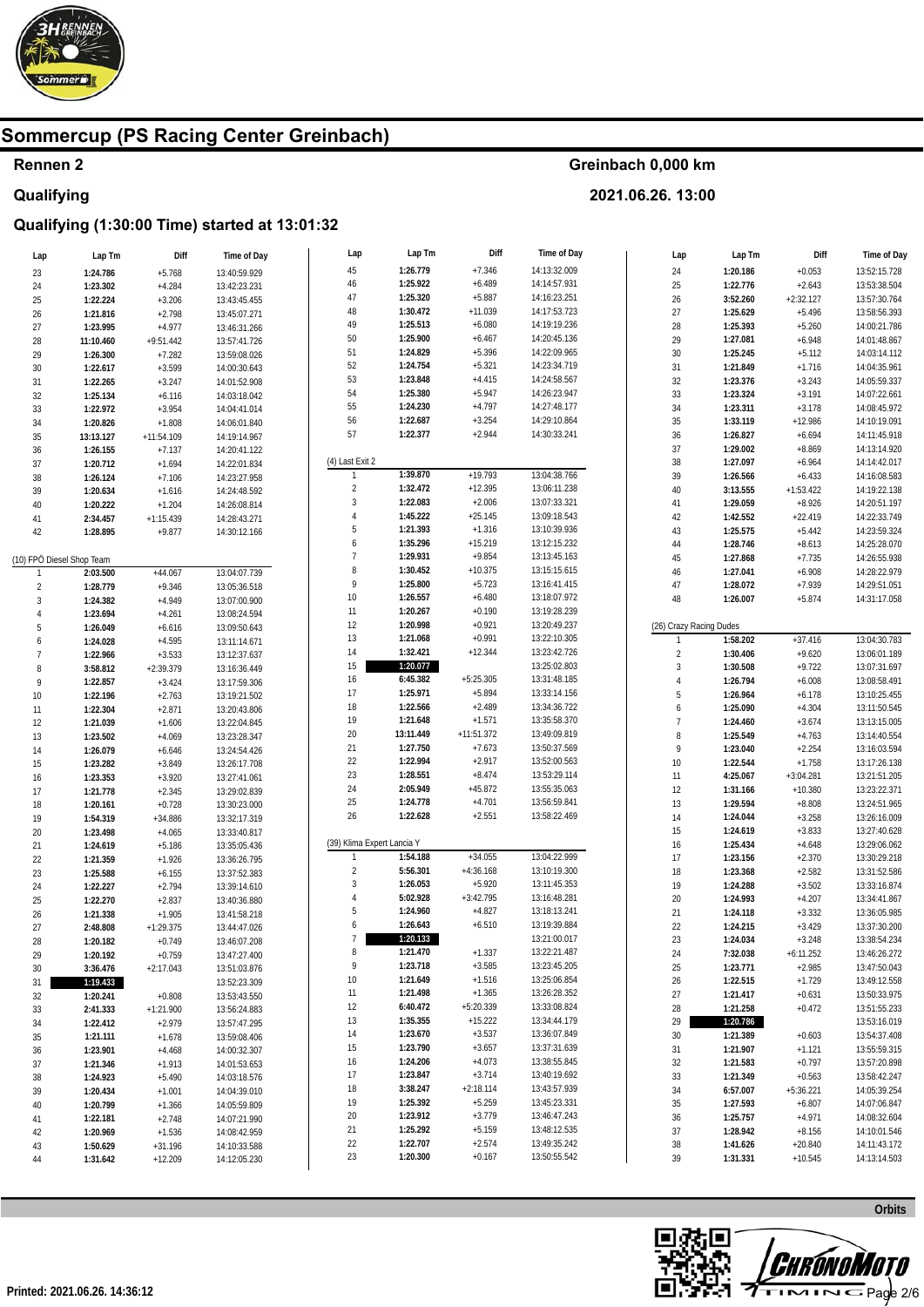

## **Rennen 2 Qualifying**

#### **Greinbach 0,000 km**

**2021.06.26. 13:00** 

| Lap                      | Lap Tm               | Diff                    | Time of Day                  | Lap                             | Lap Tm                | Diff                     | Time of Day                  | Lap                     | Lap Tm               | Diff                    | Time of Day                  |
|--------------------------|----------------------|-------------------------|------------------------------|---------------------------------|-----------------------|--------------------------|------------------------------|-------------------------|----------------------|-------------------------|------------------------------|
| 40                       | 1:30.513             | $+9.727$                | 14:14:45.016                 | 16                              | 1:22.750              | $+1.798$                 | 13:40:26.176                 | $\,$ 5 $\,$             | 1:22.641             | $+1.558$                | 13:10:10.055                 |
| 41                       | 1:27.238             | $+6.452$                | 14:16:12.254                 | 17                              | 1:22.852              | $+1.900$                 | 13:41:49.028                 | 6                       | 1:21.584             | $+0.501$                | 13:11:31.639                 |
| 42                       | 14:33.376            | $+13:12.590$            | 14:30:45.630                 | 18                              | 3:00.339              | $+1:39.387$              | 13:44:49.367                 | $\overline{7}$          | 1:23.155             | $+2.072$                | 13:12:54.794                 |
|                          |                      |                         |                              | 19                              | 1:22.651              | $+1.699$                 | 13:46:12.018                 | 8                       | 1:29.879             | $+8.796$                | 13:14:24.673                 |
| (12) Hilly's Hühner & Co |                      |                         |                              | 20                              | 1:21.172              | $+0.220$                 | 13:47:33.190                 | 9                       | 1:22.494             | $+1.411$                | 13:15:47.167                 |
|                          | 2:00.588             | $+39.765$               | 13:04:47.357                 | 21                              | 1:21.343              | $+0.391$                 | 13:48:54.533                 | $10$                    | 1:21.268             | $+0.185$                | 13:17:08.435                 |
| $\overline{2}$           | 1:25.908             | $+5.085$                | 13:06:13.265                 | 22                              | 1:20.952              |                          | 13:50:15.485                 | 11                      | 8:05.568             | $+6:44.485$             | 13:25:14.003                 |
| 3                        | 1:24.780             | $+3.957$                | 13:07:38.045                 | $23\,$                          | 1:22.556              | $+1.604$                 | 13:51:38.041                 | 12                      | 1:26.824             | $+5.741$                | 13:26:40.827                 |
|                          | 1:33.927             | $+13.104$               | 13:09:11.972                 | 24                              | 1:23.527              | $+2.575$                 | 13:53:01.568                 | 13                      | 1:23.723             | $+2.640$                | 13:28:04.550                 |
| 5                        | 1:24.512             | $+3.689$                | 13:10:36.484                 | 25                              | 18:34.810             | $+17:13.858$             | 14:11:36.378                 | 14                      | 1:23.617             | $+2.534$                | 13:29:28.167                 |
| 6                        | 1:23.641             | $+2.818$                | 13:12:00.125                 |                                 |                       |                          |                              | 15                      | 1:22.836             | $+1.753$                | 13:30:51.003                 |
| $\overline{7}$           | 1:34.534             | $+13.711$               | 13:13:34.659                 | (3) ONPC Racing<br>$\mathbf{1}$ | 1:34.799              | $+13.726$                | 13:05:02.003                 | 16                      | 1:21.083             |                         | 13:32:12.086                 |
| 8                        | 1:29.786             | $+8.963$                | 13:15:04.445                 | $\sqrt{2}$                      | 1:27.161              | $+6.088$                 | 13:06:29.164                 | $17\,$                  | 2:58.626             | $+1:37.543$             | 13:35:10.712                 |
| 9                        | 1:29.009             | $+8.186$                | 13:16:33.454                 | $\sqrt{3}$                      | 1:28.702              | $+7.629$                 | 13:07:57.866                 | $18\,$<br>19            | 1:32.045<br>1:26.870 | $+10.962$<br>$+5.787$   | 13:36:42.757<br>13:38:09.627 |
| 10                       | 1:23.553             | $+2.730$                | 13:17:57.007                 | $\overline{4}$                  | 1:26.697              | $+5.624$                 | 13:09:24.563                 | $20\,$                  | 1:25.120             | $+4.037$                | 13:39:34.747                 |
| 11<br>12                 | 3:48.184<br>1:23.759 | $+2:27.361$<br>$+2.936$ | 13:21:45.191<br>13:23:08.950 | 5                               | 1:27.122              | $+6.049$                 | 13:10:51.685                 | 21                      | 1:27.484             | $+6.401$                | 13:41:02.231                 |
| 13                       | 1:25.433             | $+4.610$                | 13:24:34.383                 | 6                               | 1:26.049              | $+4.976$                 | 13:12:17.734                 | $22\,$                  | 1:23.022             | $+1.939$                | 13:42:25.253                 |
| 14                       | 1:24.221             | $+3.398$                | 13:25:58.604                 | $\overline{7}$                  | 1:33.575              | $+12.502$                | 13:13:51.309                 | 23                      | 1:26.079             | $+4.996$                | 13:43:51.332                 |
| 15                       | 1:24.240             | $+3.417$                | 13:27:22.844                 | $\, 8$                          | 1:26.449              | $+5.376$                 | 13:15:17.758                 | 24                      | 1:23.431             | $+2.348$                | 13:45:14.763                 |
| 16                       | 1:23.000             | $+2.177$                | 13:28:45.844                 | 9                               | 1:26.822              | $+5.749$                 | 13:16:44.580                 | 25                      | 1:22.567             | $+1.484$                | 13:46:37.330                 |
| 17                       | 1:23.170             | $+2.347$                | 13:30:09.014                 | $10\,$                          | 1:28.331              | $+7.258$                 | 13:18:12.911                 | $26\,$                  | 1:23.096             | $+2.013$                | 13:48:00.426                 |
| 18                       | 1:35.788             | $+14.965$               | 13:31:44.802                 | 11                              | 1:30.091              | $+9.018$                 | 13:19:43.002                 | $27\,$                  | 4:03.958             | $+2:42.875$             | 13:52:04.384                 |
| 19                       | 1:21.955             | $+1.132$                | 13:33:06.757                 | 12                              | 1:26.997              | $+5.924$                 | 13:21:09.999                 | $28\,$                  | 1:26.005             | $+4.922$                | 13:53:30.389                 |
| 20                       | 3:45.306             | $+2:24.483$             | 13:36:52.063                 | 13                              | 1:26.693              | $+5.620$                 | 13:22:36.692                 | 29                      | 1:30.618             | $+9.535$                | 13:55:01.007                 |
| 21                       | 1:26.745             | $+5.922$                | 13:38:18.808                 | 14                              | 2:40.808              | $+1:19.735$              | 13:25:17.500                 | $30\,$                  | 1:25.835             | $+4.752$                | 13:56:26.842                 |
| 22                       | 1:21.411             | $+0.588$                | 13:39:40.219                 | 15                              | 1:27.418              | $+6.345$                 | 13:26:44.918                 | 31                      | 1:22.089             | $+1.006$                | 13:57:48.931                 |
| 23                       | 1:37.371             | $+16.548$               | 13:41:17.590                 | 16                              | 1:23.306              | $+2.233$                 | 13:28:08.224                 | $32\,$                  | 1:21.822             | $+0.739$                | 13:59:10.753                 |
| 24                       | 1:24.349             | $+3.526$                | 13:42:41.939                 | 17                              | 1:23.058              | $+1.985$                 | 13:29:31.282                 | 33                      | 1:23.086             | $+2.003$                | 14:00:33.839                 |
| 25                       | 1:21.540             | $+0.717$                | 13:44:03.479                 | $18\,$                          | 1:23.094              | $+2.021$                 | 13:30:54.376                 | 34                      | 1:23.919             | $+2.836$                | 14:01:57.758                 |
| 26                       | 1:31.015             | $+10.192$               | 13:45:34.494                 | 19                              | 1:22.573              | $+1.500$                 | 13:32:16.949                 | $35\,$                  | 1:24.161             | $+3.078$                | 14:03:21.919                 |
| 27                       | 1:20.823             |                         | 13:46:55.317                 | $20\,$                          | 1:24.583              | $+3.510$                 | 13:33:41.532                 | 36                      | 3:57.165             | $+2:36.082$             | 14:07:19.084                 |
| 28                       | 4:29.944             | $+3:09.121$             | 13:51:25.261                 | 21                              | 1:24.874              | $+3.801$                 | 13:35:06.406                 | 37                      | 1:24.585             | $+3.502$                | 14:08:43.669                 |
| 29                       | 1:25.411             | $+4.588$                | 13:52:50.672                 | 22<br>23                        | 11:55.249<br>1:25.454 | $+10:34.176$<br>$+4.381$ | 13:47:01.655                 | 38                      | 1:38.040             | $+16.957$               | 14:10:21.709                 |
| 30                       | 1:26.595             | $+5.772$                | 13:54:17.267                 | 24                              | 1:23.219              | $+2.146$                 | 13:48:27.109<br>13:49:50.328 | 39                      | 1:32.147             | $+11.064$               | 14:11:53.856                 |
| 31                       | 1:24.296             | $+3.473$                | 13:55:41.563                 | 25                              | 1:23.976              | $+2.903$                 | 13:51:14.304                 | 40                      | 4:09.000             | $+2:47.917$             | 14:16:02.856                 |
| 32                       | 1:22.026             | $+1.203$                | 13:57:03.589                 | $26\,$                          | 1:22.320              | $+1.247$                 | 13:52:36.624                 | 41<br>42                | 1:27.720<br>1:24.779 | $+6.637$<br>$+3.696$    | 14:17:30.576<br>14:18:55.355 |
| 33                       | 1:22.172             | $+1.349$<br>$+0.482$    | 13:58:25.761                 | 27                              | 1:21.073              |                          | 13:53:57.697                 | 43                      | 1:25.764             | $+4.681$                | 14:20:21.119                 |
| 34<br>35                 | 1:21.305<br>4:09.382 | $+2:48.559$             | 13:59:47.066<br>14:03:56.448 | 28                              | 1:23.552              | $+2.479$                 | 13:55:21.249                 | 44                      | 1:24.031             | $+2.948$                | 14:21:45.150                 |
| 36                       | 1:23.747             | $+2.924$                | 14:05:20.195                 | 29                              | 1:22.524              | $+1.451$                 | 13:56:43.773                 | 45                      | 1:26.021             | $+4.938$                | 14:23:11.171                 |
| 37                       | 1:32.245             | $+11.422$               | 14:06:52.440                 | $30\,$                          | 4:13.643              | $+2:52.570$              | 14:00:57.416                 | $46\,$                  | 2:12.111             | $+51.028$               | 14:25:23.282                 |
| 38                       | 1:23.930             | $+3.107$                | 14:08:16.370                 | 31                              | 1:27.003              | $+5.930$                 | 14:02:24.419                 | 47                      | 1:26.797             | $+5.714$                | 14:26:50.079                 |
| 39                       | 1:35.529             | $+14.706$               | 14:09:51.899                 | 32                              | 1:26.728              | $+5.655$                 | 14:03:51.147                 | $48\,$                  | 1:26.253             | $+5.170$                | 14:28:16.332                 |
| 40                       | 1:50.698             | $+29.875$               | 14:11:42.597                 | 33                              | 1:25.836              | $+4.763$                 | 14:05:16.983                 | 49                      | 1:24.780             | $+3.697$                | 14:29:41.112                 |
| 41                       | 9:27.545             | $+8:06.722$             | 14:21:10.142                 | 34                              | 1:24.090              | $+3.017$                 | 14:06:41.073                 | $50\,$                  | 1:24.378             | $+3.295$                | 14:31:05.490                 |
| 42                       | 1:28.620             | $+7.797$                | 14:22:38.762                 | $35\,$                          | 1:25.730              | $+4.657$                 | 14:08:06.803                 |                         |                      |                         |                              |
| 43                       | 1:23.214             | $+2.391$                | 14:24:01.976                 | 36                              | 1:31.008              | $+9.935$                 | 14:09:37.811                 | (13) RS Racing          |                      |                         |                              |
| 44                       | 1:23.830             | $+3.007$                | 14:25:25.806                 | 37                              | 1:27.512              | $+6.439$                 | 14:11:05.323                 |                         | 5:18.259             | $+3:57.036$             | 13:07:28.796                 |
|                          |                      |                         |                              | 38                              | 1:27.411              | $+6.338$                 | 14:12:32.734                 | $\overline{\mathbf{c}}$ | 1:28.904             | $+7.681$                | 13:08:57.700                 |
| (2) RTT Turnau           |                      |                         |                              | 39                              | 1:27.249              | $+6.176$                 | 14:13:59.983                 | 3                       | 1:26.778             | $+5.555$                | 13:10:24.478                 |
| $\mathbf{1}$             | 2:06.755             | $+45.803$               | 13:04:07.459                 | 40                              | 1:27.591              | $+6.518$                 | 14:15:27.574                 | $\overline{4}$          | 1:23.170             | $+1.947$                | 13:11:47.648                 |
| $\sqrt{2}$               | 1:31.338             | $+10.386$               | 13:05:38.797                 | 41                              | 1:26.672<br>1:28.825  | $+5.599$                 | 14:16:54.246                 | 5                       | 1:24.800             | $+3.577$                | 13:13:12.448                 |
| 3                        | 1:25.930             | $+4.978$                | 13:07:04.727                 | 42<br>43                        | 1:27.113              | $+7.752$<br>$+6.040$     | 14:18:23.071<br>14:19:50.184 | 6                       | 1:23.602             | $+2.379$                | 13:14:36.050                 |
| 4                        | 1:24.771             | $+3.819$                | 13:08:29.498                 | 44                              | 1:26.589              | $+5.516$                 | 14:21:16.773                 | $\overline{7}$<br>8     | 1:22.449<br>3:55.701 | $+1.226$<br>$+2:34.478$ | 13:15:58.499<br>13:19:54.200 |
| 5                        | 5:06.571             | $+3:45.619$             | 13:13:36.069                 | 45                              | 1:26.852              | $+5.779$                 | 14:22:43.625                 | 9                       |                      | $+9.317$                | 13:21:24.740                 |
| 6<br>7                   | 1:27.496<br>1:24.661 | $+6.544$<br>$+3.709$    | 13:15:03.565<br>13:16:28.226 | 46                              | 1:25.922              | $+4.849$                 | 14:24:09.547                 | 10                      | 1:30.540<br>1:24.626 | $+3.403$                | 13:22:49.366                 |
| 8                        | 1:22.563             | $+1.611$                | 13:17:50.789                 | 47                              | 1:24.221              | $+3.148$                 | 14:25:33.768                 | 11                      | 1:24.476             | $+3.253$                | 13:24:13.842                 |
| 9                        | 1:21.979             | $+1.027$                | 13:19:12.768                 | 48                              | 1:24.944              | $+3.871$                 | 14:26:58.712                 | 12                      | 2:54.236             | $+1:33.013$             | 13:27:08.078                 |
| 10                       | 12:44.031            | $+11:23.079$            | 13:31:56.799                 |                                 |                       |                          |                              | 13                      | 1:28.348             | $+7.125$                | 13:28:36.426                 |
| 11                       | 1:25.767             | $+4.815$                | 13:33:22.566                 | (27) BMW Harmtodt               |                       |                          |                              | 14                      | 1:24.902             | $+3.679$                | 13:30:01.328                 |
| 12                       | 1:25.470             | $+4.518$                | 13:34:48.036                 |                                 | 2:02.338              | $+41.255$                | 13:04:28.876                 | 15                      | 1:24.219             | $+2.996$                | 13:31:25.547                 |
| 13                       | 1:23.348             | $+2.396$                | 13:36:11.384                 | $\overline{2}$                  | 1:25.580              | $+4.497$                 | 13:05:54.456                 | 16                      | 1:24.570             | $+3.347$                | 13:32:50.117                 |
| 14                       | 1:27.757             | $+6.805$                | 13:37:39.141                 | 3                               | 1:24.434              | $+3.351$                 | 13:07:18.890                 | 17                      | 1:26.130             | $+4.907$                | 13:34:16.247                 |
| 15                       | 1:24.285             | $+3.333$                | 13:39:03.426                 | 4                               | 1:28.524              | $+7.441$                 | 13:08:47.414                 | 18                      | 1:25.334             | $+4.111$                | 13:35:41.581                 |
|                          |                      |                         |                              |                                 |                       |                          |                              |                         |                      |                         |                              |

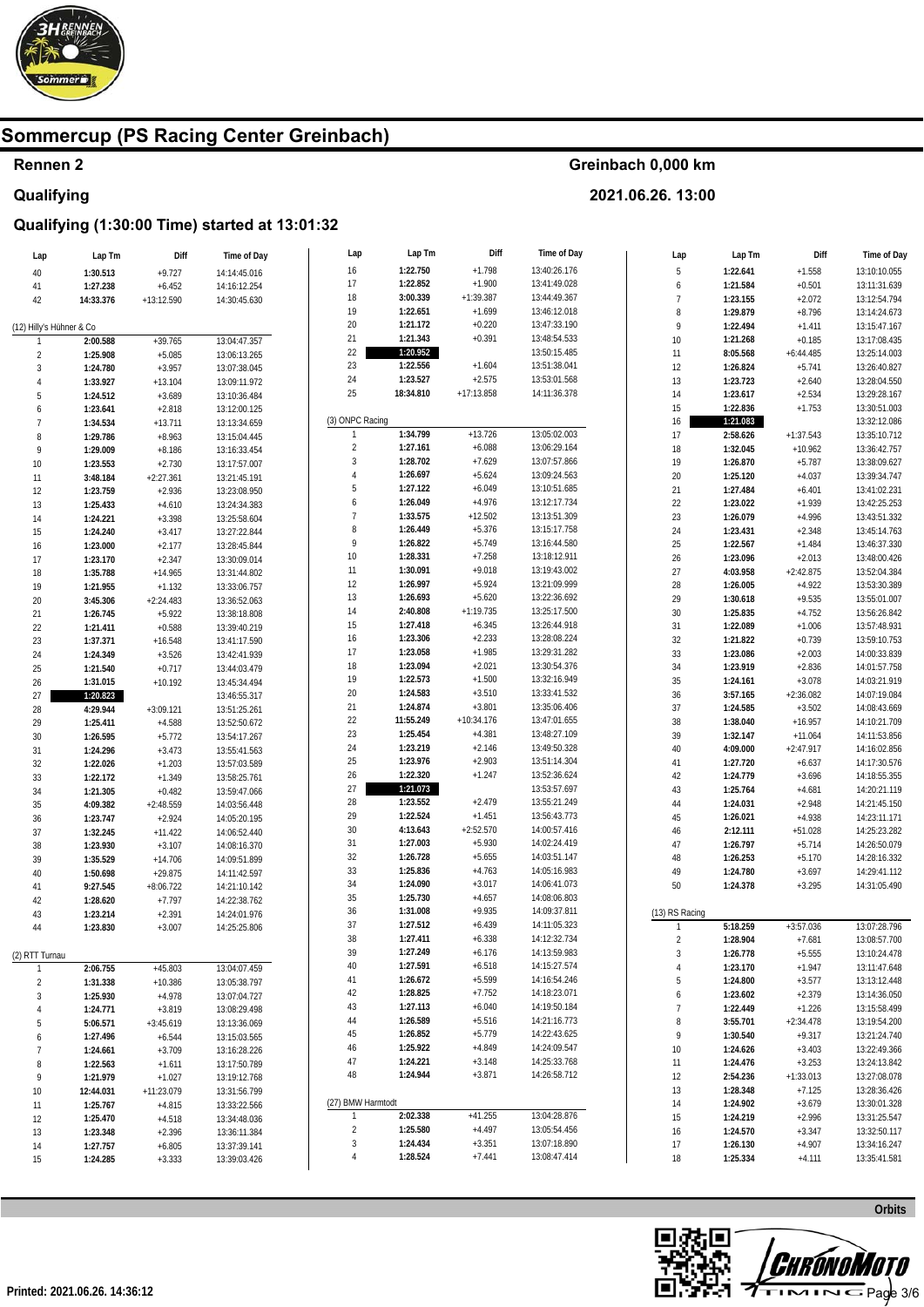

## Rennen 2 Qualifying

### Greinbach 0,000 km

2021.06.26. 13:00

| Lap                   | Lap Tm   | Diff        | Time of Day                  | Lap                                       | Lap Tm               | Diff                 | Time of Day  | Lap            | Lap Tm                    | Diff         | Time of Day                  |
|-----------------------|----------|-------------|------------------------------|-------------------------------------------|----------------------|----------------------|--------------|----------------|---------------------------|--------------|------------------------------|
| 19                    | 1:25.463 | $+4.240$    | 13:37:07.044                 | $\, 8$                                    | 1:28.948             | $+7.149$             | 13:15:09.046 | 31             | 5:34.302                  | $+4:12.268$  | 14:05:01.872                 |
| 20                    | 3:05.038 | $+1:43.815$ | 13:40:12.082                 | 9                                         | 1:41.237             | $+19.438$            | 13:16:50.283 | $32\,$         | 1:32.944                  | $+10.910$    | 14:06:34.816                 |
| 21                    | 1:23.333 | $+2.110$    | 13:41:35.415                 | 10                                        | 1:23.959             | $+2.160$             | 13:18:14.242 | $33\,$         | 11:55.340                 | $+10:33.306$ | 14:18:30.156                 |
| 22                    | 1:34.694 | $+13.471$   | 13:43:10.109                 | 11                                        | 3:52.494             | $+2:30.695$          | 13:22:06.736 | 34             | 1:30.742                  | $+8.708$     | 14:20:00.898                 |
| 23                    | 1:22.047 | $+0.824$    | 13:44:32.156                 | 12                                        | 1:29.381             | $+7.582$             | 13:23:36.117 | 35             | 1:28.952                  | $+6.918$     | 14:21:29.850                 |
| 24                    | 1:31.775 | $+10.552$   | 13:46:03.931                 | 13                                        | 1:23.172             | $+1.373$             | 13:24:59.289 | $36\,$         | 1:27.898                  | $+5.864$     | 14:22:57.748                 |
| 25                    | 1:21.825 | $+0.602$    | 13:47:25.756                 | 14                                        | 1:39.000             | $+17.201$            | 13:26:38.289 | 37             | 1:27.659                  | $+5.625$     | 14:24:25.407                 |
| 26                    | 1:21.630 | $+0.407$    | 13:48:47.386                 | 15                                        | 1:22.310             | $+0.511$             | 13:28:00.599 | $38\,$         | 1:24.271                  | $+2.237$     | 14:25:49.678                 |
| 27                    | 1:21.548 | $+0.325$    | 13:50:08.934                 | 16                                        | 1:35.312             | $+13.513$            | 13:29:35.911 | 39             | 1:31.544                  | $+9.510$     | 14:27:21.222                 |
| 28                    | 1:21.394 | $+0.171$    | 13:51:30.328                 | 17                                        | 1:21.799             |                      | 13:30:57.710 | $40\,$         | 1:27.443                  | $+5.409$     | 14:28:48.665                 |
| 29                    | 1:21.223 |             | 13:52:51.551                 | 18                                        | 1:37.639             | $+15.840$            | 13:32:35.349 | 41             | 1:23.824                  | $+1.790$     | 14:30:12.489                 |
| 30                    | 2:52.905 | $+1:31.682$ | 13:55:44.456                 | 19                                        | 1:22.058             | $+0.259$             | 13:33:57.407 | 42             | 1:24.025                  | $+1.991$     | 14:31:36.514                 |
| $31\,$                | 1:28.461 | $+7.238$    | 13:57:12.917                 | 20                                        | 10:59.706            | $+9:37.907$          | 13:44:57.113 |                |                           |              |                              |
|                       |          |             |                              | 21                                        | 1:28.094             | $+6.295$             | 13:46:25.207 |                | (19) VW Ebner Racing Team |              |                              |
| (15) MSC Niederl      |          |             |                              | 22                                        | 1:22.384             | $+0.585$             | 13:47:47.591 | $\mathbf{1}$   | 2:06.047                  | $+43.958$    | 13:04:03.059                 |
| $\overline{1}$        | 1:37.573 | $+16.050$   | 13:04:40.640                 | 23                                        | 1:29.560             | $+7.761$             | 13:49:17.151 | $\sqrt{2}$     | 1:27.467                  | $+5.378$     | 13:05:30.526                 |
| $\sqrt{2}$            | 1:23.780 | $+2.257$    | 13:06:04.420                 | 24                                        | 1:23.117             | $+1.318$             | 13:50:40.268 | $\sqrt{3}$     | 1:26.555                  | $+4.466$     | 13:06:57.081                 |
| $\sqrt{3}$            | 1:27.994 | $+6.471$    | 13:07:32.414                 | 25                                        | 1:29.527             | $+7.728$             | 13:52:09.795 | $\overline{4}$ | 1:25.678                  | $+3.589$     | 13:08:22.759                 |
| $\overline{4}$        | 1:26.617 | $+5.094$    | 13:08:59.031                 | 26                                        | 10:00.196            | $+8:38.397$          | 14:02:09.991 | 5              | 1:25.610                  | $+3.521$     | 13:09:48.369                 |
| 5                     | 1:35.361 | $+13.838$   |                              | 27                                        | 1:26.188             | $+4.389$             | 14:03:36.179 | 6              | 1:23.219                  | $+1.130$     | 13:11:11.588                 |
| 6                     | 1:22.607 | $+1.084$    | 13:10:34.392<br>13:11:56.999 | 28                                        | 1:22.557             | $+0.758$             | 14:04:58.736 | $\overline{7}$ | 1:23.022                  | $+0.933$     | 13:12:34.610                 |
| $\overline{7}$        | 1:24.998 |             |                              | 29                                        | 1:34.055             | $+12.256$            | 14:06:32.791 | 8              | 1:23.107                  | $+1.018$     | 13:13:57.717                 |
| 8                     |          | $+3.475$    | 13:13:21.997                 | $30\,$                                    | 1:25.371             | $+3.572$             | 14:07:58.162 | 9              | 3:12.912                  | $+1:50.823$  | 13:17:10.629                 |
| 9                     | 1:23.261 | $+1.738$    | 13:14:45.258                 | 31                                        | 8:17.293             | $+6:55.494$          | 14:16:15.455 | $10\,$         | 1:25.803                  | $+3.714$     | 13:18:36.432                 |
|                       | 1:25.261 | $+3.738$    | 13:16:10.519                 | 32                                        | 1:33.095             | $+11.296$            | 14:17:48.550 | 11             | 1:22.483                  | $+0.394$     | 13:19:58.915                 |
| 10                    | 1:24.108 | $+2.585$    | 13:17:34.627                 | 33                                        | 1:25.464             | $+3.665$             | 14:19:14.014 | 12             | 1:30.721                  | $+8.632$     | 13:21:29.636                 |
| 11                    | 1:21.671 | $+0.148$    | 13:18:56.298                 | 34                                        | 1:23.690             | $+1.891$             | 14:20:37.704 | $13\,$         | 1:22.835                  | $+0.746$     | 13:22:52.471                 |
| 12                    | 1:22.179 | $+0.656$    | 13:20:18.477                 | 35                                        | 1:23.537             | $+1.738$             | 14:22:01.241 | 14             | 1:22.089                  |              | 13:24:14.560                 |
| 13                    | 1:23.225 | $+1.702$    | 13:21:41.702                 | 36                                        | 1:40.885             | $+19.086$            | 14:23:42.126 | $15\,$         | 1:32.332                  | $+10.243$    | 13:25:46.892                 |
| 14                    | 1:24.019 | $+2.496$    | 13:23:05.721                 | 37                                        | 1:24.069             | $+2.270$             | 14:25:06.195 | $16\,$         | 1:22.379                  | $+0.290$     |                              |
| 15                    | 1:21.523 |             | 13:24:27.244                 | 38                                        | 1:23.180             | $+1.381$             | 14:26:29.375 | $17\,$         |                           |              | 13:27:09.271<br>13:28:37.071 |
| 16                    | 1:21.548 | $+0.025$    | 13:25:48.792                 | 39                                        | 1:37.145             | $+15.346$            | 14:28:06.520 |                | 1:27.800                  | $+5.711$     |                              |
| 17                    | 1:21.723 | $+0.200$    | 13:27:10.515                 | $40\,$                                    | 1:22.825             | $+1.026$             | 14:29:29.345 | $18\,$         | 4:36.534                  | $+3:14.445$  | 13:33:13.605                 |
| 18                    | 3:42.119 | $+2:20.596$ | 13:30:52.634                 | 41                                        | 1:22.910             | $+1.111$             | 14:30:52.255 | 19             | 1:38.981                  | $+16.892$    | 13:34:52.586                 |
| 19                    | 1:28.317 | $+6.794$    | 13:32:20.951                 |                                           |                      |                      |              | $20\,$         | 1:28.953                  | $+6.864$     | 13:36:21.539                 |
| 20                    | 1:26.919 | $+5.396$    | 13:33:47.870                 |                                           |                      |                      |              | 21             | 1:37.354                  | $+15.265$    | 13:37:58.893                 |
| 21                    | 1:25.920 | $+4.397$    | 13:35:13.790                 | (21) Vollgas mit Dr. AUER<br>$\mathbf{1}$ | 2:03.448             | $+41.414$            | 13:04:09.041 | $22\,$         | 1:28.587                  | $+6.498$     | 13:39:27.480                 |
| 22                    | 1:29.427 | $+7.904$    | 13:36:43.217                 |                                           |                      |                      |              | $23\,$         | 1:27.165                  | $+5.076$     | 13:40:54.645                 |
| 23                    | 1:28.353 | $+6.830$    | 13:38:11.570                 | $\sqrt{2}$<br>$\sqrt{3}$                  | 1:31.294<br>1:26.218 | $+9.260$<br>$+4.184$ | 13:05:40.335 | 24             | 1:29.013                  | $+6.924$     | 13:42:23.658                 |
| 24                    | 1:25.735 | $+4.212$    | 13:39:37.305                 | $\overline{4}$                            |                      |                      | 13:07:06.553 | $25\,$         | 1:29.175                  | $+7.086$     | 13:43:52.833                 |
| 25                    | 1:31.932 | $+10.409$   | 13:41:09.237                 |                                           | 1:24.298             | $+2.264$             | 13:08:30.851 | $26\,$         | 1:25.912                  | $+3.823$     | 13:45:18.745                 |
| 26                    | 1:27.575 | $+6.052$    | 13:42:36.812                 | 5                                         | 1:24.179<br>1:24.586 | $+2.145$<br>$+2.552$ | 13:09:55.030 | $27\,$         | 1:26.980                  | $+4.891$     | 13:46:45.725                 |
| 27                    | 1:24.543 | $+3.020$    | 13:44:01.355                 | $\boldsymbol{6}$<br>$\overline{7}$        |                      |                      | 13:11:19.616 | $28\,$         | 3:28.918                  | $+2:06.829$  | 13:50:14.643                 |
| 28                    | 1:24.705 | $+3.182$    | 13:45:26.060                 |                                           | 1:22.800             | $+0.766$             | 13:12:42.416 | $29\,$         | 1:26.114                  | $+4.025$     | 13:51:40.757                 |
| 29                    | 8:49.717 | $+7:28.194$ | 13:54:15.777                 | 8                                         | 1:36.250             | $+14.216$            | 13:14:18.666 | $30\,$         | 1:23.448                  | $+1.359$     | 13:53:04.205                 |
| 30                    | 1:29.923 | $+8.400$    | 13:55:45.700                 | 9                                         | 4:46.665             | $+3:24.631$          | 13:19:05.331 | 31             | 1:22.863                  | $+0.774$     | 13:54:27.068                 |
| 31                    | 1:28.513 | $+6.990$    | 13:57:14.213                 | 10                                        | 1:32.772             | $+10.738$            | 13:20:38.103 | $32\,$         | 1:23.905                  | $+1.816$     | 13:55:50.973                 |
| 32                    | 1:26.641 | $+5.118$    | 13:58:40.854                 | 11                                        | 1:24.196             | $+2.162$             | 13:22:02.299 | $33\,$         | 1:23.833                  | $+1.744$     | 13:57:14.806                 |
| 33                    | 7:22.505 | $+6:00.982$ | 14:06:03.359                 | 12                                        | 1:25.444             | $+3.410$             | 13:23:27.743 | 34             | 1:24.457                  | $+2.368$     | 13:58:39.263                 |
| 34                    | 1:31.137 | $+9.614$    | 14:07:34.496                 | 13                                        | 1:26.326             | $+4.292$             | 13:24:54.069 | 35             | 1:23.047                  | $+0.958$     | 14:00:02.310                 |
| 35                    | 1:28.971 | $+7.448$    | 14:09:03.467                 | 14                                        | 1:25.666             | $+3.632$             | 13:26:19.735 | 36             | 1:28.758                  | $+6.669$     | 14:01:31.068                 |
| 36                    | 1:45.491 | $+23.968$   | 14:10:48.958                 | 15                                        | 1:23.879             | $+1.845$             | 13:27:43.614 | 37             | 1:26.342                  | $+4.253$     | 14:02:57.410                 |
| 37                    | 1:36.436 | $+14.913$   | 14:12:25.394                 | 16                                        | 1:32.444             | $+10.410$            | 13:29:16.058 | 38             | 1:24.465                  | $+2.376$     | 14:04:21.875                 |
| 38                    | 1:31.618 | $+10.095$   | 14:13:57.012                 | 17                                        | 1:23.059             | $+1.025$             | 13:30:39.117 | 39             | 3:43.206                  | $+2:21.117$  | 14:08:05.081                 |
| 39                    | 1:31.210 | $+9.687$    | 14:15:28.222                 | 18                                        | 1:22.527             | $+0.493$             | 13:32:01.644 | 40             | 1:34.961                  | $+12.872$    | 14:09:40.042                 |
| 40                    | 1:29.635 | $+8.112$    | 14:16:57.857                 | 19                                        | 1:22.034             |                      | 13:33:23.678 | 41             | 1:27.129                  | $+5.040$     | 14:11:07.171                 |
| 41                    | 1:29.814 | $+8.291$    | 14:18:27.671                 | 20                                        | 1:25.067             | $+3.033$             | 13:34:48.745 | 42             | 1:27.009                  | $+4.920$     | 14:12:34.180                 |
| 42                    | 1:30.174 | $+8.651$    | 14:19:57.845                 | 21                                        | 1:23.153             | $+1.119$             | 13:36:11.898 | 43             | 1:27.549                  | $+5.460$     | 14:14:01.729                 |
|                       |          |             |                              | 22                                        | 1:34.724             | $+12.690$            | 13:37:46.622 | 44             | 1:27.522                  | $+5.433$     | 14:15:29.251                 |
| (28) Reverside Racing |          |             |                              | 23                                        | 1:22.922             | $+0.888$             | 13:39:09.544 | 45             | 1:27.518                  | $+5.429$     | 14:16:56.769                 |
|                       | 2:01.530 | $+39.731$   | 13:04:19.173                 | 24                                        | 11:33.233            | $+10:11.199$         | 13:50:42.777 | 46             | 1:30.244                  | $+8.155$     | 14:18:27.013                 |
| $\overline{2}$        | 1:27.899 | $+6.100$    | 13:05:47.072                 | 25                                        | 1:30.653             | $+8.619$             | 13:52:13.430 | 47             | 1:25.773                  | $+3.684$     | 14:19:52.786                 |
| 3                     | 1:38.966 | $+17.167$   | 13:07:26.038                 | 26                                        | 1:25.586             | $+3.552$             | 13:53:39.016 | 48             | 5:26.398                  | $+4:04.309$  | 14:25:19.184                 |
| 4                     | 1:30.615 | $+8.816$    | 13:08:56.653                 | 27                                        | 1:24.497             | $+2.463$             | 13:55:03.513 | 49             | 1:26.882                  | $+4.793$     | 14:26:46.066                 |
| 5                     | 1:42.737 | $+20.938$   | 13:10:39.390                 | 28                                        | 1:24.510             | $+2.476$             | 13:56:28.023 | 50             | 1:25.976                  | $+3.887$     | 14:28:12.042                 |
| 6                     | 1:24.228 | $+2.429$    | 13:12:03.618                 | 29                                        | 1:26.629             | $+4.595$             | 13:57:54.652 | 51             | 1:23.722                  | $+1.633$     | 14:29:35.764                 |
| $\overline{7}$        | 1:36.480 | $+14.681$   | 13:13:40.098                 | 30                                        | 1:32.918             | $+10.884$            | 13:59:27.570 | 52             | 1:22.768                  | $+0.679$     | 14:30:58.532                 |
|                       |          |             |                              |                                           |                      |                      |              |                |                           |              |                              |

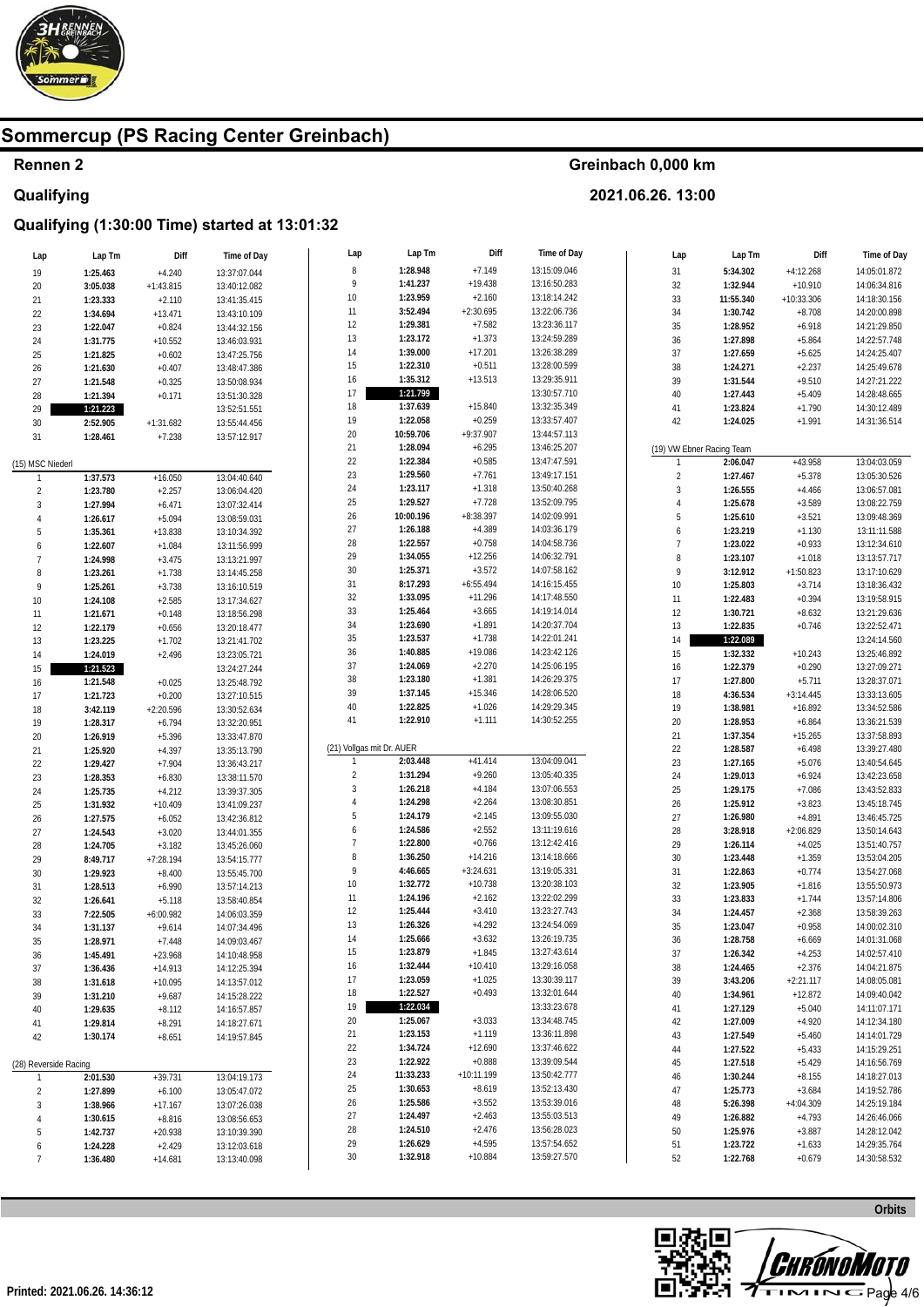

## **Rennen 2 Qualifying**

#### **Greinbach 0,000 km**

**2021.06.26. 13:00** 

| Lap                        | Lap Tm               | Diff                     | Time of Day                  | Lap                     | Lap Tm               | Diff                  | Time of Day                  | Lap            | Lap Tm                     | Diff        | Time of Day  |
|----------------------------|----------------------|--------------------------|------------------------------|-------------------------|----------------------|-----------------------|------------------------------|----------------|----------------------------|-------------|--------------|
|                            |                      |                          |                              | 40                      | 4:14.309             | $+2:51.814$           | 14:18:40.773                 | $\overline{7}$ | 1:24.987                   | $+1.750$    | 13:12:54.557 |
| (1) KoKo Opel Racer        |                      |                          |                              | 41                      | 1:31.469             | $+8.974$              | 14:20:12.242                 | 8              | 1:37.601                   | $+14.364$   | 13:14:32.158 |
|                            | 2:02.381             | $+40.209$                | 13:04:17.940                 | 42                      | 1:30.021             | $+7.526$              | 14:21:42.263                 | 9              | 1:24.941                   | $+1.704$    | 13:15:57.099 |
| 2                          | 1:27.121             | $+4.949$                 | 13:05:45.061                 | 43                      | 1:30.958             | $+8.463$              | 14:23:13.221                 | 10             | 4:18.010                   | $+2:54.773$ | 13:20:15.109 |
| 3                          | 1:31.326             | $+9.154$                 | 13:07:16.387                 | 44                      | 3:19.323             | $+1:56.828$           | 14:26:32.544                 | 11             | 1:32.112                   | $+8.875$    | 13:21:47.221 |
|                            | 12:27.387            | $+11:05.215$             | 13:19:43.774                 | 45                      | 1:27.282             | $+4.787$              | 14:27:59.826                 | 12             | 1:37.804                   | $+14.567$   | 13:23:25.025 |
| 5                          | 1:26.740             | $+4.568$                 | 13:21:10.514                 | 46                      | 1:24.637             | $+2.142$              | 14:29:24.463                 | 13             | 1:28.240                   | $+5.003$    | 13:24:53.265 |
| 6                          | 1:28.198             | $+6.026$                 | 13:22:38.712                 | 47                      | 1:25.872             | $+3.377$              | 14:30:50.335                 | 14             | 1:25.438                   | $+2.201$    | 13:26:18.703 |
| $\overline{7}$             | 1:26.232             | $+4.060$                 | 13:24:04.944                 |                         |                      |                       |                              | 15             | 1:24.531                   | $+1.294$    | 13:27:43.234 |
| 8                          | 1:24.158             | $+1.986$                 | 13:25:29.102                 | (23) Supersonic Devils  |                      |                       |                              | 16             | 2:14.774                   | $+51.537$   | 13:29:58.008 |
| 9                          | 1:23.756             | $+1.584$                 | 13:26:52.858                 |                         | 1:42.200             | $+19.113$             | 13:14:04.334                 | 17             | 1:24.809                   | $+1.572$    | 13:31:22.817 |
| 10                         | 1:22.446             | $+0.274$                 | 13:28:15.304                 | $\overline{2}$          | 1:25.824             | $+2.737$              | 13:15:30.158                 | 18             | 1:23.237                   |             | 13:32:46.054 |
| 11                         | 1:22.172             |                          | 13:29:37.476                 | 3                       | 1:24.642             | $+1.555$              | 13:16:54.800                 | 19             | 1:24.814                   | $+1.577$    | 13:34:10.868 |
| 12                         | 1:23.215             | $+1.043$                 | 13:31:00.691                 | $\overline{4}$          | 1:23.823             | $+0.736$              | 13:18:18.623                 | $20\,$         | 1:23.812                   | $+0.575$    | 13:35:34.680 |
| 13                         | 1:22.280             | $+0.108$                 | 13:32:22.971                 | 5                       | 1:27.305             | $+4.218$              | 13:19:45.928                 | 21             | 1:24.732                   | $+1.495$    | 13:36:59.412 |
| 14                         | 1:24.847             | $+2.675$                 | 13:33:47.818                 | 6                       | 3:44.453             | $+2:21.366$           | 13:23:30.381                 | 22             | 1:23.501                   | $+0.264$    | 13:38:22.913 |
| 15                         | 10:07.293            | $+8:45.121$              | 13:43:55.111                 | $\overline{7}$          | 1:27.992             | $+4.905$              | 13:24:58.373                 | 23             | 3:08.189                   | $+1:44.952$ | 13:41:31.102 |
| 16                         | 1:30.139             | $+7.967$                 | 13:45:25.250                 | 8                       | 1:28.921             | $+5.834$              | 13:26:27.294                 | 24             | 1:30.275                   | $+7.038$    | 13:43:01.377 |
| 17                         | 1:32.065             | $+9.893$                 | 13:46:57.315                 | $\overline{9}$          | 1:23.622             | $+0.535$              | 13:27:50.916                 | 25             | 1:28.835                   | $+5.598$    | 13:44:30.212 |
| 18                         | 1:28.946             | $+6.774$                 | 13:48:26.261                 | 10                      | 4:51.102             | $+3:28.015$           | 13:32:42.018                 | 26             | 1:26.443                   | $+3.206$    | 13:45:56.655 |
| 19                         | 13:45.382            | $+12:23.210$             | 14:02:11.643                 | 11                      | 1:29.196             | $+6.109$              | 13:34:11.214                 | 27             | 1:25.561                   | $+2.324$    | 13:47:22.216 |
| 20                         | 1:25.465             | $+3.293$                 | 14:03:37.108                 | 12                      | 1:25.300             | $+2.213$              | 13:35:36.514                 | 28             | 1:24.722                   | $+1.485$    | 13:48:46.938 |
| 21                         | 1:22.762             | $+0.590$                 | 14:04:59.870                 | 13                      | 1:24.300             | $+1.213$              | 13:37:00.814                 | 29             | 2:56.882                   | $+1:33.645$ | 13:51:43.820 |
| 22                         | 1:27.683             | $+5.511$                 | 14:06:27.553                 | 14                      | 1:25.672             | $+2.585$              | 13:38:26.486                 | $30\,$         | 1:29.358                   | $+6.121$    | 13:53:13.178 |
| 23                         | 1:22.899             | $+0.727$                 | 14:07:50.452                 | 15                      | 1:25.318             | $+2.231$              | 13:39:51.804                 | 31             | 1:44.898                   | $+21.661$   | 13:54:58.076 |
|                            |                      |                          |                              | 16                      | 1:27.481             | $+4.394$              | 13:41:19.285                 | 32             | 1:28.147                   | $+4.910$    | 13:56:26.223 |
| (7) Slalom Team Steiermark |                      |                          |                              | 17                      | 1:25.573             | $+2.486$              | 13:42:44.858                 | 33             | 1:28.216                   | $+4.979$    | 13:57:54.439 |
|                            | 2:07.936             | $+45.441$                | 13:04:06.437                 | 18                      | 2:51.897             | $+1:28.810$           | 13:45:36.755                 | 34             | 1:29.721                   | $+6.484$    | 13:59:24.160 |
| $\overline{2}$             | 1:31.914             | $+9.419$                 | 13:05:38.351                 | 19                      | 1:30.234             | $+7.147$              | 13:47:06.989                 | 35             | 1:30.787                   | $+7.550$    | 14:00:54.947 |
| 3                          | 1:31.981             | $+9.486$                 | 13:07:10.332                 | 20                      | 1:25.370             | $+2.283$              | 13:48:32.359                 | 36             | 2:35.484                   | $+1:12.247$ | 14:03:30.431 |
|                            | 1:44.804             | $+22.309$                | 13:08:55.136                 | 21                      | 1:25.657             | $+2.570$              | 13:49:58.016                 | 37             | 1:27.627                   | $+4.390$    | 14:04:58.058 |
| 5                          | 1:28.712             | $+6.217$                 | 13:10:23.848                 | 22                      | 1:24.574             | $+1.487$              | 13:51:22.590                 | 38             | 1:42.042                   | $+18.805$   | 14:06:40.100 |
| 6                          | 1:30.152             | $+7.657$                 | 13:11:54.000                 | 23                      | 1:27.294             | $+4.207$              | 13:52:49.884                 | 39             | 1:25.979                   | $+2.742$    | 14:08:06.079 |
| $\overline{7}$             | 1:38.982             | $+16.487$                | 13:13:32.982                 | 24                      | 1:24.047             | $+0.960$              | 13:54:13.931                 | 40             | 3:06.422                   | $+1:43.185$ | 14:11:12.501 |
| 8                          | 1:34.127             | $+11.632$                | 13:15:07.109                 | 25                      | 1:25.256             | $+2.169$              | 13:55:39.187                 | 41             | 1:31.810                   | $+8.573$    | 14:12:44.311 |
| $\mathsf{Q}$               | 1:31.010             | $+8.515$                 | 13:16:38.119                 | 26                      | 1:23.660             | $+0.573$              | 13:57:02.847                 | 42             | 1:30.027                   | $+6.790$    | 14:14:14.338 |
| 10                         | 4:56.285             | $+3:33.790$              | 13:21:34.404                 | 27                      | 1:23.613             | $+0.526$              | 13:58:26.460                 | 43             | 1:29.460                   | $+6.223$    | 14:15:43.798 |
| 11                         | 1:32.772             | $+10.277$                | 13:23:07.176                 | 28                      | 1:23.731             | $+0.644$              | 13:59:50.191                 | 44             | 1:29.781                   | $+6.544$    | 14:17:13.579 |
| 12                         | 1:28.280             | $+5.785$                 | 13:24:35.456                 | 29                      | 1:23.469             | $+0.382$              | 14:01:13.660                 | 45             | 2:33.776                   | $+1:10.539$ | 14:19:47.355 |
| 13                         | 1:27.068             | $+4.573$                 | 13:26:02.524                 | 30                      | 1:23.087             |                       | 14:02:36.747                 | 46             | 1:33.212                   | $+9.975$    | 14:21:20.567 |
| 14                         | 1:25.127             | $+2.632$                 | 13:27:27.651                 | 31                      | 1:23.815             | $+0.728$              | 14:04:00.562                 | 47             | 1:28.353                   | $+5.116$    | 14:22:48.920 |
| 15                         | 1:26.541             | $+4.046$                 | 13:28:54.192                 | 32                      | 2:46.699             | $+1:23.612$           | 14:06:47.261                 | 48             | 1:28.711                   | $+5.474$    | 14:24:17.631 |
| 16                         | 3:53.522             | $+2:31.027$              | 13:32:47.714                 | 33                      | 1:25.175             | $+2.088$              | 14:08:12.436                 | 49             | 1:28.145                   | $+4.908$    | 14:25:45.776 |
| 17                         | 1:31.305             | $+8.810$                 | 13:34:19.019                 | 34                      | 1:33.368             | $+10.281$             | 14:09:45.804                 | 50             | 1:27.278                   | $+4.041$    | 14:27:13.054 |
| 18                         | 1:24.422             | $+1.927$                 | 13:35:43.441                 | 35                      | 2:50.561             | $+1:27.474$           | 14:12:36.365                 | 51             | 1:26.273                   | $+3.036$    | 14:28:39.327 |
| 19                         | 1:28.077             | $+5.582$                 | 13:37:11.518                 | 36                      | 1:28.991             | $+5.904$              | 14:14:05.356                 |                |                            |             |              |
| 20                         | 1:24.817             | $+2.322$                 | 13:38:36.335                 | 37                      | 1:30.115             | $+7.028$              | 14:15:35.471                 |                | (31) Masenberg Racing Team |             |              |
| 21                         | 1:27.488             | $+4.993$                 | 13:40:03.823                 | 38                      | 1:29.873             | $+6.786$              | 14:17:05.344                 | 1              | 2:00.711                   | $+35.324$   | 13:04:14.486 |
| 22                         | 1:35.685             | $+13.190$                | 13:41:39.508                 | 39                      | 1:28.706             | $+5.619$              | 14:18:34.050                 | $\overline{2}$ | 1:29.829                   | $+4.442$    | 13:05:44.315 |
| 23                         | 1:25.090             | $+2.595$                 | 13:43:04.598                 | 40                      | 1:29.613             | $+6.526$              | 14:20:03.663                 | 3              | 1:29.841                   | $+4.454$    | 13:07:14.156 |
| 24                         |                      | $+1.656$                 |                              | 41                      | 1:30.267             | $+7.180$              | 14:21:33.930                 | 4              | 1:31.476                   | $+6.089$    | 13:08:45.632 |
|                            | 1:24.151             |                          | 13:44:28.749                 | 42                      | 1:29.786             | $+6.699$              | 14:23:03.716                 | 5              | 1:30.871                   | $+5.484$    | 13:10:16.503 |
| 25                         | 1:22.495<br>5:07.028 |                          | 13:45:51.244<br>13:50:58.272 | 43                      | 1:28.736             | $+5.649$              | 14:24:32.452                 | 6              | 1:27.859                   | $+2.472$    | 13:11:44.362 |
| 26                         | 1:40.693             | $+3:44.533$<br>$+18.198$ | 13:52:38.965                 | 44                      | 1:27.101             | $+4.014$              | 14:25:59.553                 | $\overline{7}$ | 1:30.297                   | +4.910      | 13:13:14.659 |
| 27                         |                      |                          |                              | 45                      | 1:26.370             | $+3.283$              | 14:27:25.923                 | 8              | 1:28.372                   | $+2.985$    | 13:14:43.031 |
| 28<br>29                   | 1:31.213<br>1:33.316 | $+8.718$                 | 13:54:10.178                 | 46                      | 1:27.357             | $+4.270$              | 14:28:53.280                 | 9              | 1:26.881                   | $+1.494$    | 13:16:09.912 |
|                            |                      | $+10.821$                | 13:55:43.494                 | 47                      | 1:24.800             | $+1.713$              | 14:30:18.080                 | 10             | 1:32.265                   | $+6.878$    | 13:17:42.177 |
| 30                         | 1:33.681             | $+11.186$                | 13:57:17.175                 | 48                      | 1:25.010             | $+1.923$              | 14:31:43.090                 | 11             | 1:26.760                   | $+1.373$    | 13:19:08.937 |
| 31                         | 1:29.100             | $+6.605$                 | 13:58:46.275                 |                         |                      |                       |                              | 12             | 1:26.801                   | $+1.414$    | 13:20:35.738 |
| 32                         | 1:29.966             | $+7.471$                 | 14:00:16.241                 | (5) Neudorf Racing Team |                      |                       |                              | 13             |                            |             |              |
| 33                         | 1:34.062             | $+11.567$                | 14:01:50.303                 | $\mathbf{1}$            | 2:06.015             | $+42.778$             | 13:03:58.600                 |                | 1:26.269                   | $+0.882$    | 13:22:02.007 |
| 34                         | 1:36.109             | $+13.614$                | 14:03:26.412                 | $\overline{2}$          | 1:31.212             | $+7.975$              | 13:05:29.812                 | 14             | 1:25.387                   |             | 13:23:27.394 |
| 35                         | 1:29.404             | $+6.909$                 | 14:04:55.816                 | 3                       | 1:27.111             | $+3.874$              |                              | 15             | 1:28.230                   | $+2.843$    | 13:24:55.624 |
| 36                         | 4:45.568             | $+3:23.073$              | 14:09:41.384                 | $\overline{4}$          | 1:25.324             | $+2.087$              | 13:06:56.923<br>13:08:22.247 | 16             | 1:28.065                   | $+2.678$    | 13:26:23.689 |
| 37                         | 1:38.039             | $+15.544$                | 14:11:19.423                 |                         |                      |                       |                              | 17             | 1:26.013                   | $+0.626$    | 13:27:49.702 |
| 38                         | 1:34.039             | $+11.544$                | 14:12:53.462                 | 5<br>6                  | 1:29.209<br>1:38.114 | $+5.972$<br>$+14.877$ | 13:09:51.456<br>13:11:29.570 | 18             | 1:28.724                   | $+3.337$    | 13:29:18.426 |
| 39                         | 1:33.002             | $+10.507$                | 14:14:26.464                 |                         |                      |                       |                              | 19             | 1:26.684                   | $+1.297$    | 13:30:45.110 |